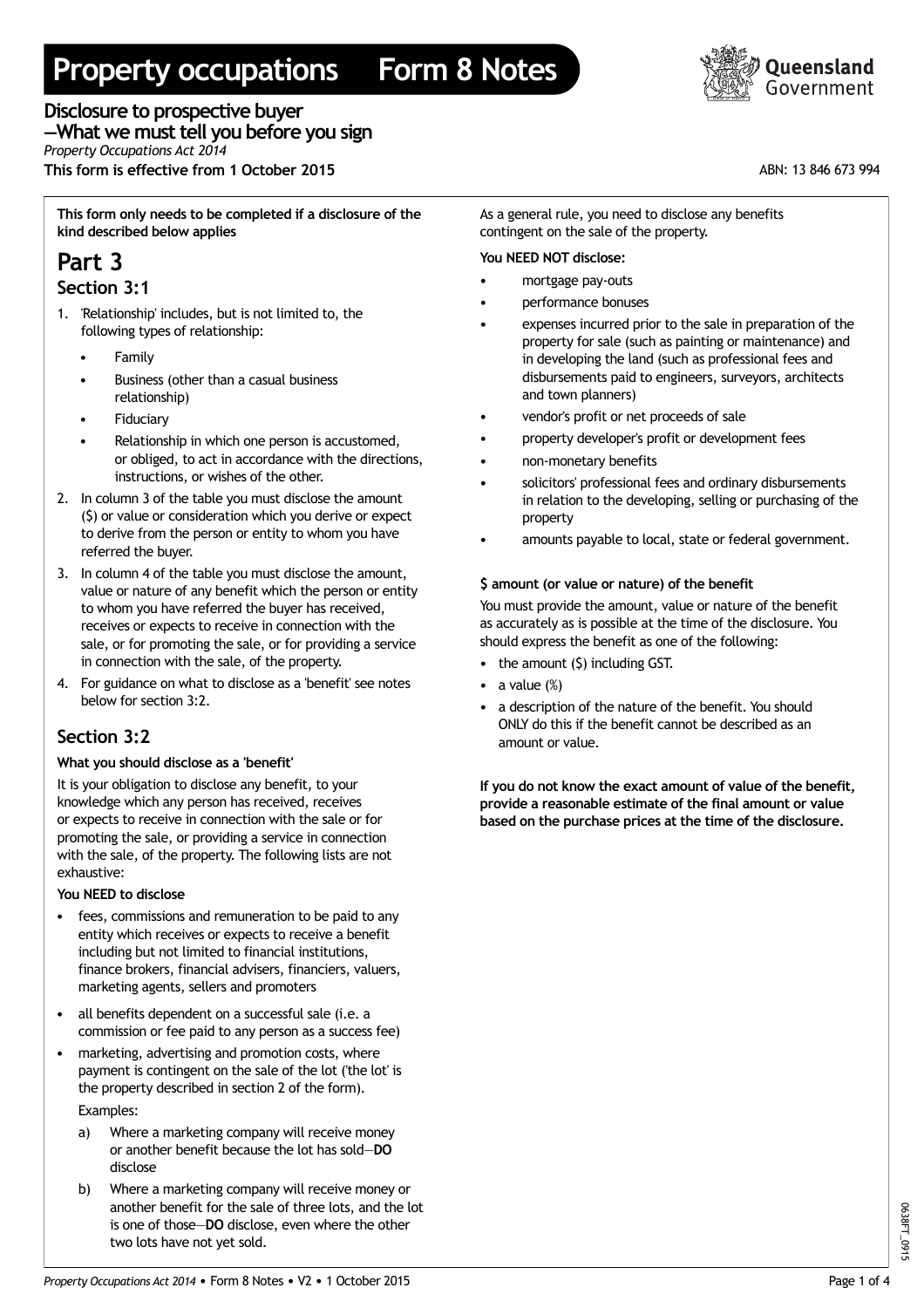**This area has been intentionally left blank.**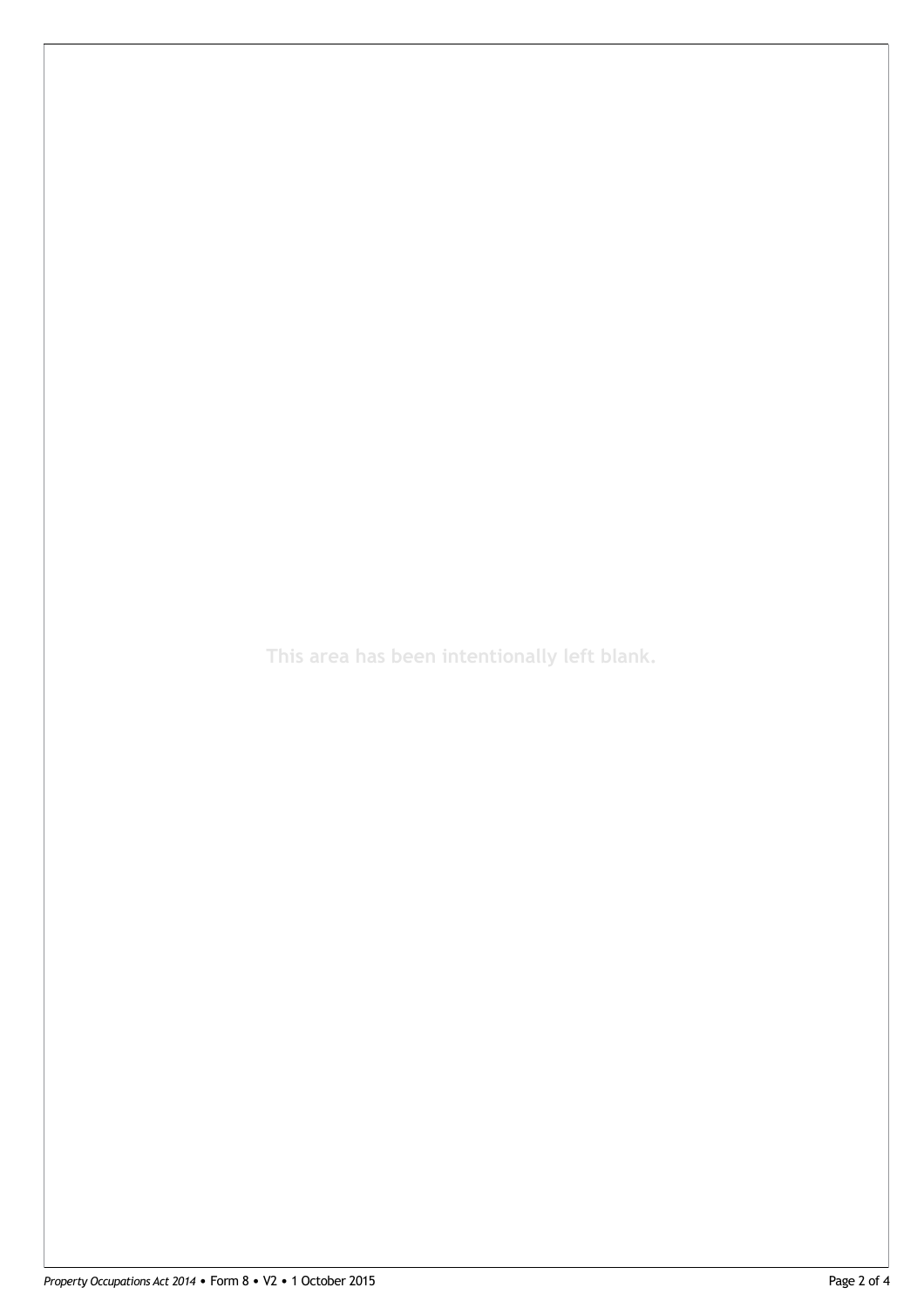# **Property occupations Form 8**





### **Disclosure to prospective buyer**

**—What we musttell you before you sign** *Property Occupations Act 2014*

**This form is effective from 1 October 2015**

| ABN: 13 846 673 994 |  |
|---------------------|--|
|---------------------|--|

| Part 1-Selling agents details                                                                                                                                                                                                         |                                                                                                                                                                   |                                                                                                      |                                                      |                                                                    |  |
|---------------------------------------------------------------------------------------------------------------------------------------------------------------------------------------------------------------------------------------|-------------------------------------------------------------------------------------------------------------------------------------------------------------------|------------------------------------------------------------------------------------------------------|------------------------------------------------------|--------------------------------------------------------------------|--|
| Please tick appropriate box.                                                                                                                                                                                                          |                                                                                                                                                                   |                                                                                                      |                                                      |                                                                    |  |
|                                                                                                                                                                                                                                       | Licence number $/$                                                                                                                                                |                                                                                                      |                                                      |                                                                    |  |
| Part 2-Property details                                                                                                                                                                                                               |                                                                                                                                                                   |                                                                                                      |                                                      |                                                                    |  |
| Please provide details of the<br>property.                                                                                                                                                                                            |                                                                                                                                                                   |                                                                                                      |                                                      |                                                                    |  |
| Part 3-Selling agent's disclosure                                                                                                                                                                                                     |                                                                                                                                                                   |                                                                                                      |                                                      |                                                                    |  |
| 3:1 Benefits                                                                                                                                                                                                                          |                                                                                                                                                                   | For guidance on completing this table and the meaning of 'benefit', see notes attached to this form. |                                                      |                                                                    |  |
| Notice to selling agent:<br>You must complete this<br>section if you have referred<br>the buyer to anyone for<br>professional services                                                                                                | Name of person<br>or entity to whom<br>buyer is referred                                                                                                          | Nature of<br>relationship with<br>selling agent                                                      | Benefit derived by<br>selling agent (\$ or<br>value) | Benefit to person/<br>entity to whom buyer<br>is referred (if any) |  |
| associated with the sale and<br>a) You have any relationship                                                                                                                                                                          |                                                                                                                                                                   |                                                                                                      |                                                      |                                                                    |  |
| (personal or commercial)<br>with that person or entity to<br>whom you have referred the<br>buyer; and/or                                                                                                                              | <br>                                                                                                                                                              |                                                                                                      |                                                      |                                                                    |  |
| b) You derive or expect to                                                                                                                                                                                                            | <br><br><br>                                                                                                                                                      |                                                                                                      |                                                      |                                                                    |  |
| derive any consideration<br>(whether monetary or<br>otherwise) from that                                                                                                                                                              |                                                                                                                                                                   |                                                                                                      |                                                      |                                                                    |  |
| person or entity to whom<br>you have referred the<br>buyer.                                                                                                                                                                           | Only complete this section if the benefit is from a referred entity. If you have disclosed a benefit<br>here you do not need to disclose it again in section 3:2. |                                                                                                      |                                                      |                                                                    |  |
| 3:2 Benefits other than by<br>referral                                                                                                                                                                                                | For guidance on completing this table and the meaning of 'benefit', see notes attached to this form.                                                              |                                                                                                      |                                                      |                                                                    |  |
| Notice to selling agent:<br>You must disclose the                                                                                                                                                                                     | Payment type                                                                                                                                                      | Entity receiving payment                                                                             |                                                      | Benefit (\$ or value)                                              |  |
| amount, value, or nature<br>of any benefit to your<br>knowledge (other than those<br>already disclosed by you in<br>section 3:1) which any person<br>has received, receives,<br>or expects to receive in<br>connection with the sale, |                                                                                                                                                                   |                                                                                                      |                                                      |                                                                    |  |
|                                                                                                                                                                                                                                       |                                                                                                                                                                   |                                                                                                      |                                                      |                                                                    |  |
|                                                                                                                                                                                                                                       |                                                                                                                                                                   |                                                                                                      |                                                      |                                                                    |  |
| for promoting the sale, or<br>for providing a service in                                                                                                                                                                              |                                                                                                                                                                   |                                                                                                      |                                                      |                                                                    |  |
| connection with the sale of<br>the property.                                                                                                                                                                                          |                                                                                                                                                                   |                                                                                                      |                                                      |                                                                    |  |
|                                                                                                                                                                                                                                       |                                                                                                                                                                   |                                                                                                      |                                                      |                                                                    |  |